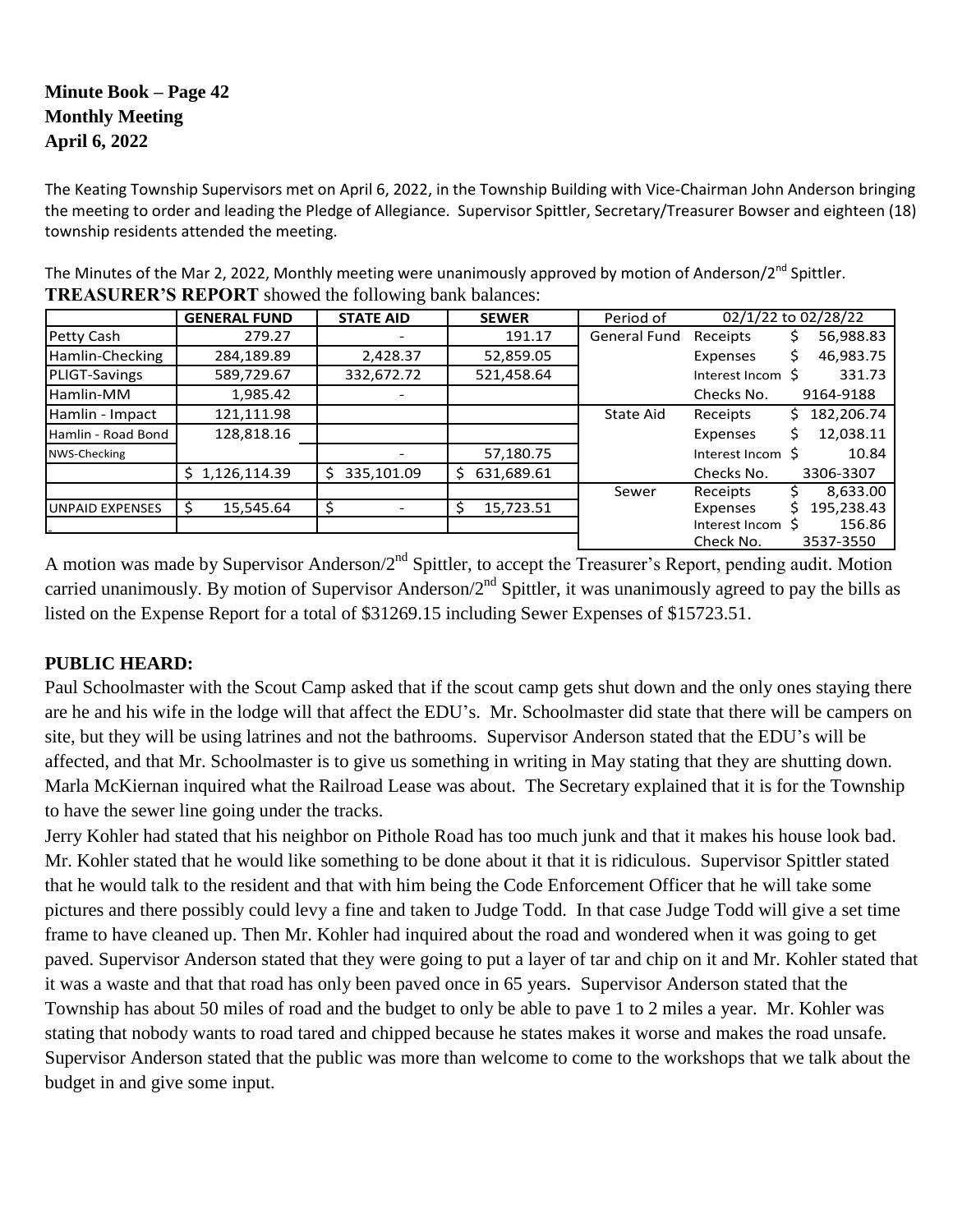# **BIDS: Sewer Truck Proposals**

A motion by Supervisor Spittler/2nd Anderson to accept Gary Miller Chrysler Dodge Jeep Ram, Inc. for \$50,246.00 pending still on the lot. Motion carried unanimously. Other bids were: Humes Chrysler Dodge Jeep Ram - \$58,173.00.

## **COMMUNICATIONS:**

Supervisor Anderson went over the March PSATS news bulletin and the March and April Hamlin Library Report. Supervisor Anderson also stated that there is a Repository Sale on Ventures Drive. A motion by Supervisor Spittler/ $2<sup>nd</sup>$  Anderson to decline the sale and make the person bid the base bid of \$250.00. Motion carried unanimously.

### **OLD BUSINESS:**

- 1) Supervisor Anderson let the public know that we had sent a letter of support for Majestic Trails to get a grant. One of the stipulations was that Majestic Trails works with the Township on the noise and they have a representative from Majestic Trails come to the monthly meetings from April until October. Jeff Chesebro's question was what was going to be done about it if it was going to be quieted down or not. Mr. Chesebro stated that a couple of weeks ago it wasn't handled very well. Supervisor Anderson inquired how often is it loud and Mr. Chesebro stated that it is every weekend. Mr. Chesebro went to explain what has been happening stating that once people found out who called to complain about the noise that now they will be out in front of his house at 9 pm and rev their engines. Mr. Chesebro went onto state that the noise is happening a lot more in the neighborhood because it was told that he was the one making the complaint. Mr. Chesebro went on to state that if this keeps happening it will then go to the State. There was then a lot of discussions back and forth between Mr. Chesebro and Majestic Trails regarding what can be done to try to eliminate the complaints. Mr. Chesebro states that if they have a stock exhaust, there's minimal noise. All he wants is them to have the stock exhaust. A few of the residents were arguing that Mr. Chesebro had called the cops on them, when Supervisor Anderson asked if they police had visited the resident, he stated no, then the question that arose was "how did you know" and the resident stated that was what he had heard. Supervisor Anderson stated that the ordinance states that at up to 9 pm the decibel level is at 70 dcbls, which is on the edge of the property. The ordinance also states that there can be no activity that infringes on the use of the residence that causes a nuisance to the resident. It had been determined that there seems to be two different issues with noise complaints. Supervisor Anderson stated to at least have some respect until you get away from the residents. Supervisor Anderson let Brenda Fitch speak on behalf of Majestic Trails. Ms. Fitch feels that all the trouble started when a person with a group ended up hitting the trails from the tank yard at full throttle. When that person came back down, he was told they cannot do that again. Brenda stated that if any of the neighbors have a noise complaint that they are to call her, and she will take care of it. All the residents that were present accepted this decision.
- 2) The Majestic Trails noise issue was discussed. Some of the residents were just complaining about the noise and ATV's and UTV's riding on Route 46. Those residents were told that they are to contact the State Police since Route 46 is a state highway and not a township road.
- 3) Supervisor Anderson let the public know that the Smethport Disposal Stickers was increasing effective immediately by 50 cents. The monthly charge of \$16.50 was not affected.
- 4) Supervisor Anderson let the public know that the engineer working on the Valley Crossroad Bridge has submitted the permit application from DEP.